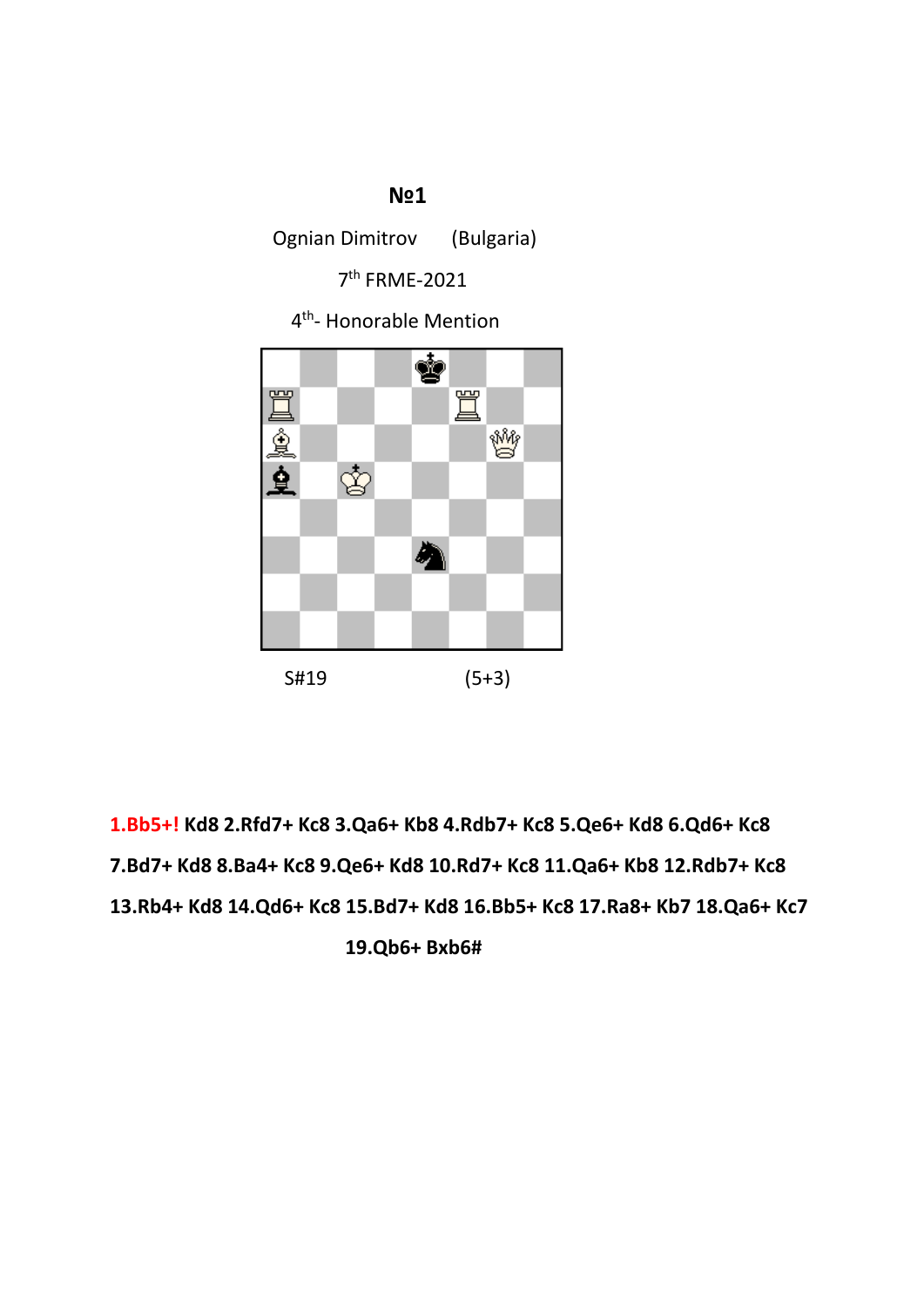### **№2**

Ognian Dimitrov (Bulgaria)

7th FRME-2021



Try:

 1.c8=B? (ZZ) 1…f2 2.a8=S f1=S 3.Sg4 Sxh2 4.Sxh2 e2# 3…Sg3 4.hxg3 e2# 2…f1=B 3.Bh3 Bg2 4.Bxg2 e2# 3…Bxh3 4.Rxh3 e2# but: 1…Kc7! 1.c8=R? [2.Rh5 f2 3.Rf5 f1=Q+ 4.Rxf1 e2# 3…f1=S 4.Rxf1 e2# 3…f1=R+ 4.Rxf1 e2# 3…f1=B 4.Rxf1 e2# 2.Rh4 f2 3.Rf4 f1=Q+ 4.Rxf1 e2# 3…f1=S 4.Rxf1 e2# 3…f1=R+ 4.Rxf1 e2# 3…f1=B 4.Rxf1 e2#] but: 1…f2!

Solution:

$$
1. a8 = S! \quad [2. Rh5 \quad \text{f2 } 3. R \quad \text{f3 } f1 = Q + 4. R \quad \text{f1 } e2 \#
$$
\n
$$
3... f1 = S \quad \text{f1 } x \quad \text{f2 } \#
$$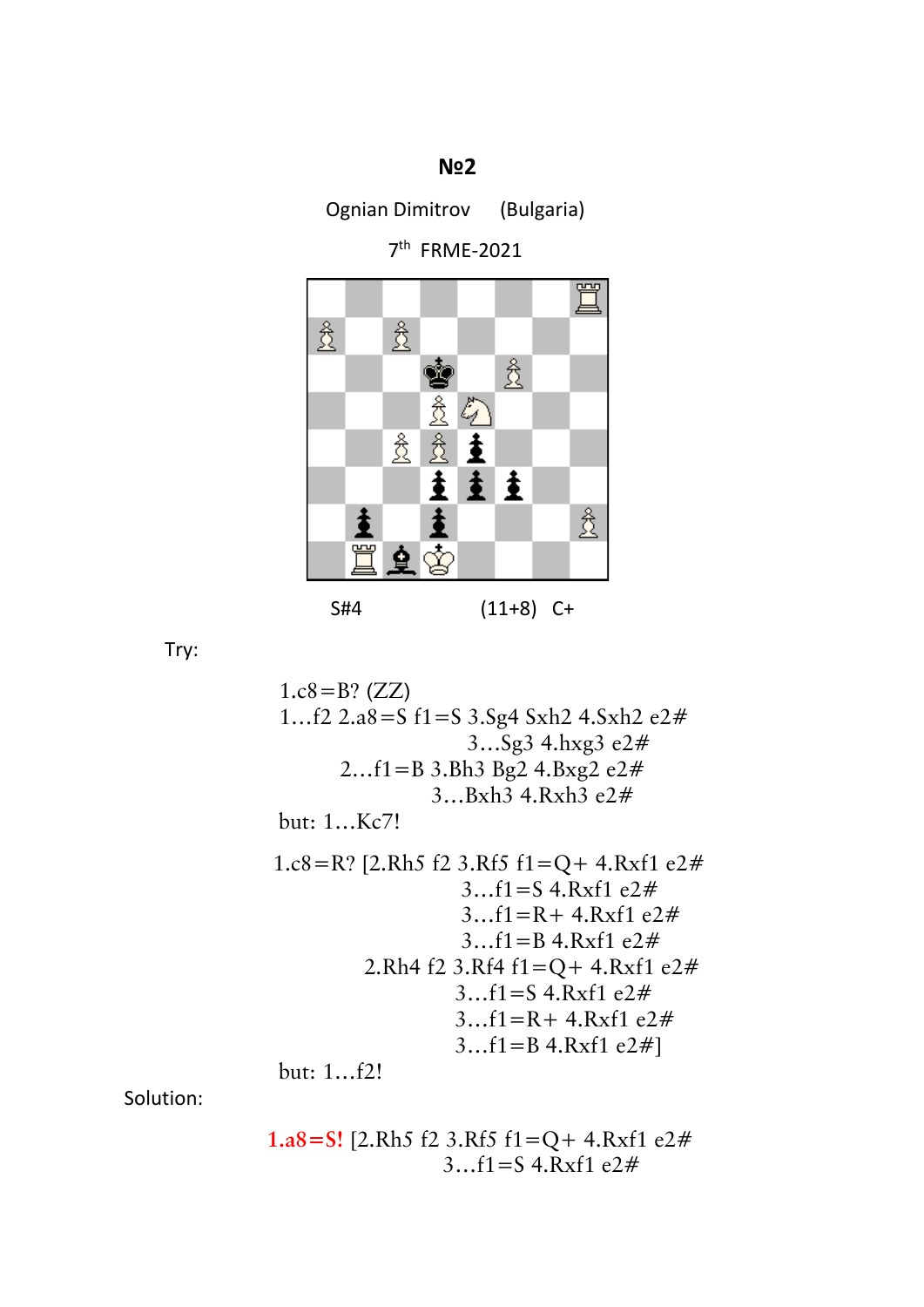$$
3...f1 = R + 4.Rxf1 e2#3...f1 = B 4.Rxf1 e2#2.Rh4 f2 3.Rf4 f1 = Q + 4.Rxf1 e2#3...f1 = S 4.Rxf1 e2#3...f1 = R + 4.Rxf1 e2#3...f1 = B 4.Rxf1 e2#]
$$

$$
1...f2 2.c8=B f1=S 3.Sg4 Sxh2 4.Sxh2 e2#3...Sg3 4.hxg3 e2#2...f1=B 3.Bh3 Bg2 4.Bxg2 e2#3...Bxh3 4.Rxh3 e2#
$$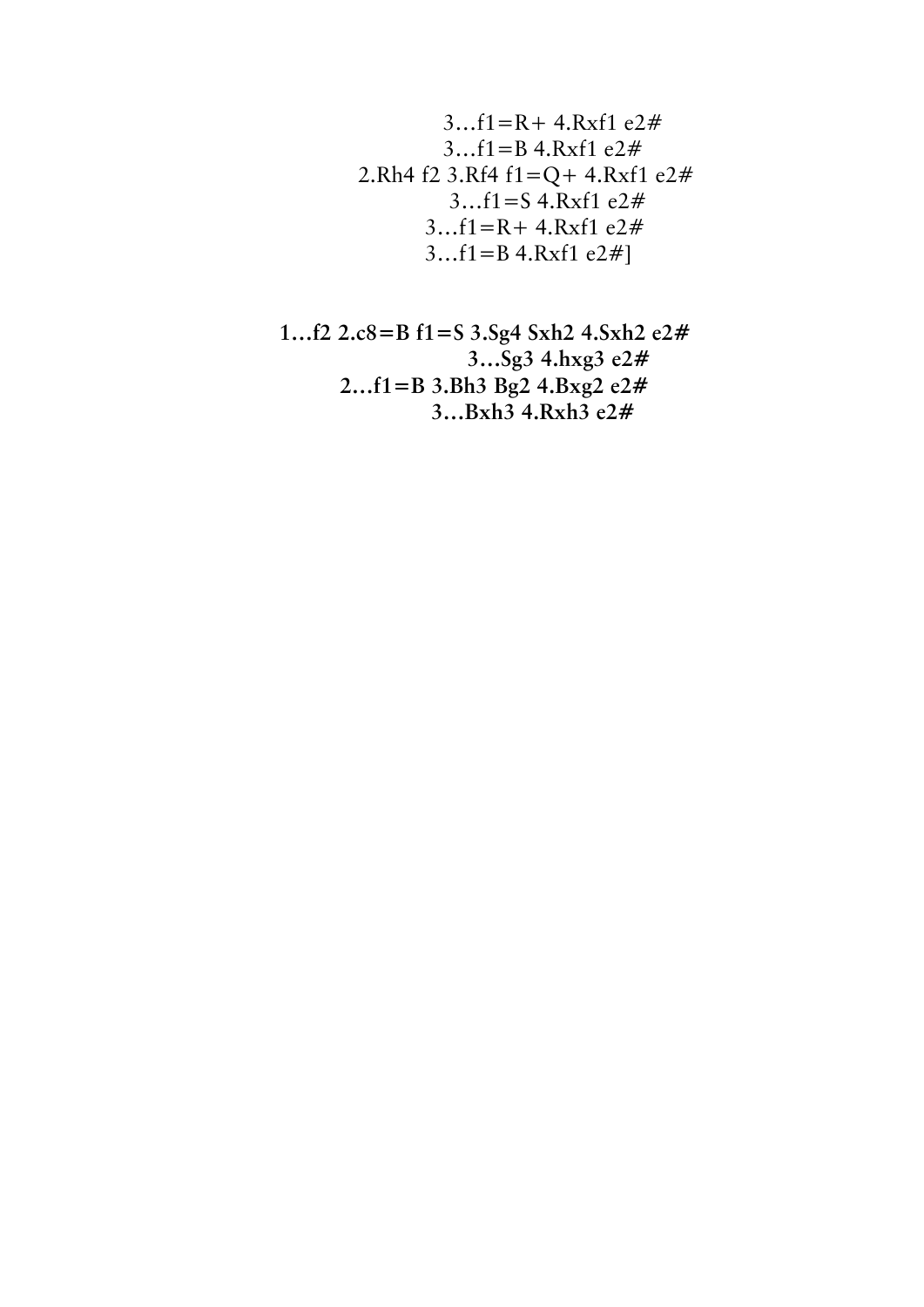

 **1.Qe2+! Se3 2.Sf6++ Kd8 3.Rfd7+ Kc8 4.Qa6+ Kb8 5.Rdb7+ Kc8 6.Rb4+ Kd8 7.Qd6+ Kc8 8.Bd7+ Kd8 9.Bb5+ Kc8 10.Ra8+ Kb7 11.Qa6+ Kc7 12.Qb6+ Bxb6#**

### **№3**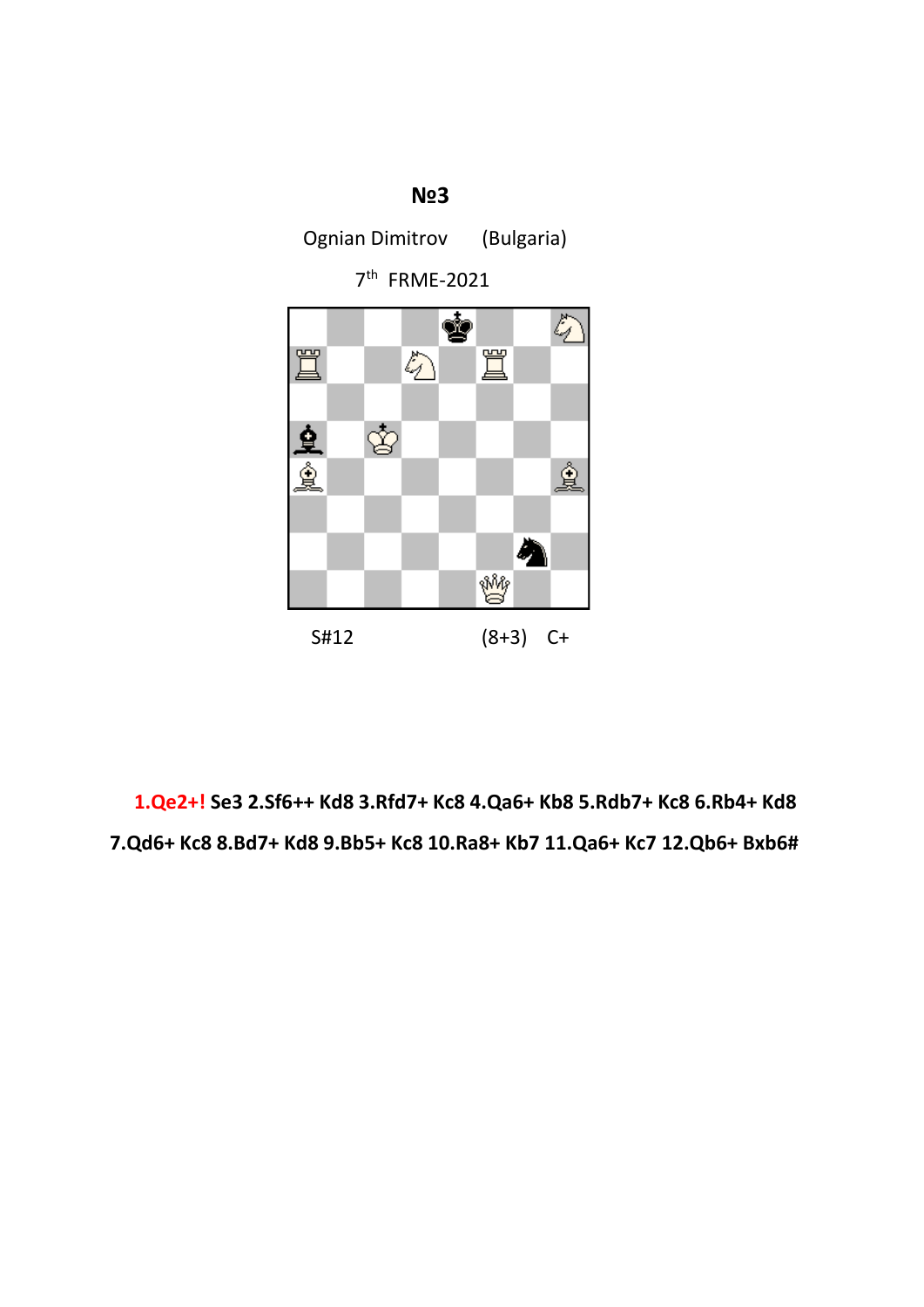### **№4**

Ognian Dimitrov (Bulgaria)

7th FRME-2021



**1.Re7+! Rxe7 2.Re6+ Kf5 3.Qxd5+ Se5 4.e4+ Kf4 5.Bh6+ Kxf3 6.Bh5+ Sg4 7.Qxd3+ Qxd3#**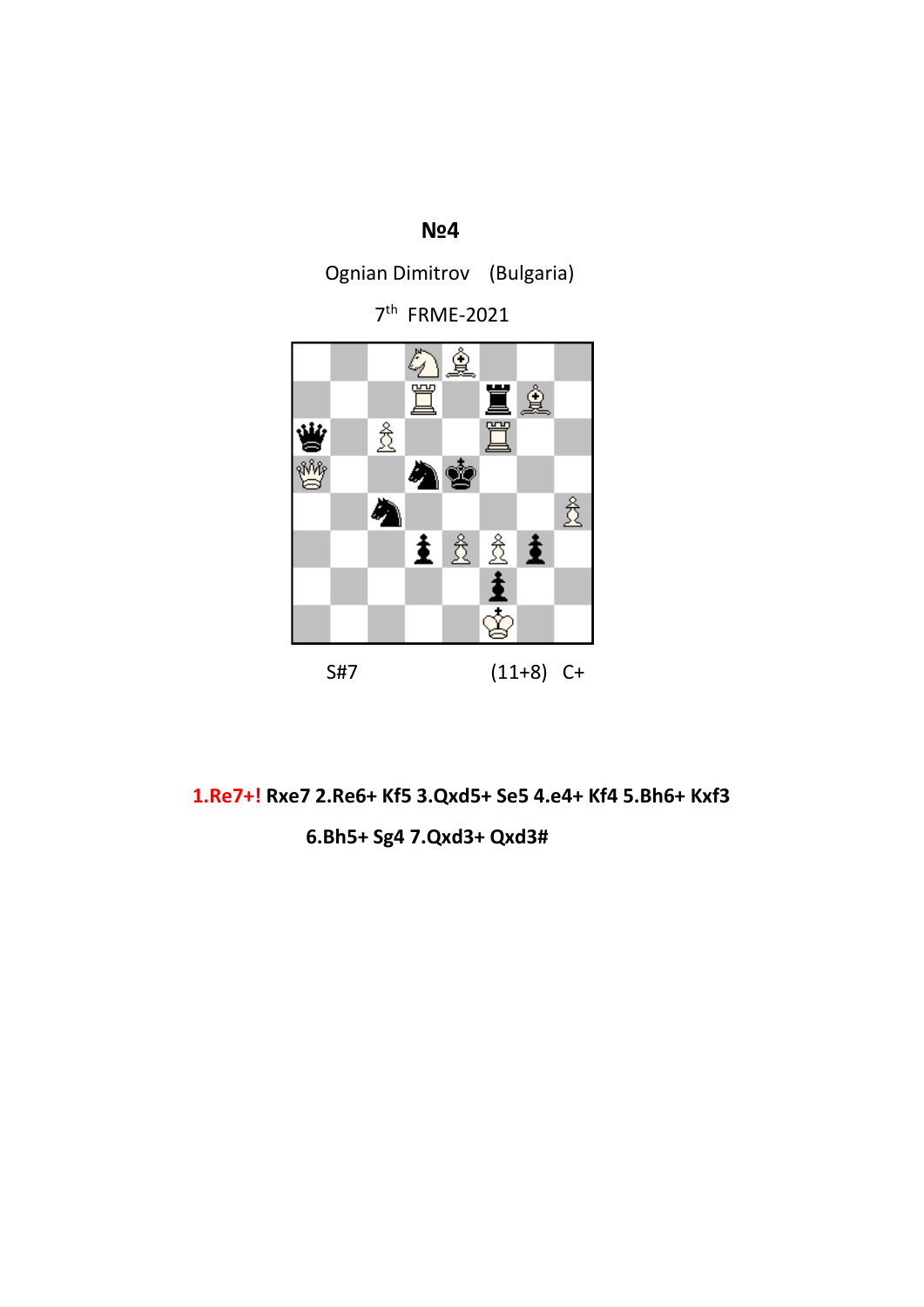

# **1.Qg5! Ke4 2.Kc1 Kd3 3.Kd1 Ke4 4.Ke1 Kd3 5.Qf5+ Ke3 6.Bd1 d3 7.Qf1 d2#**